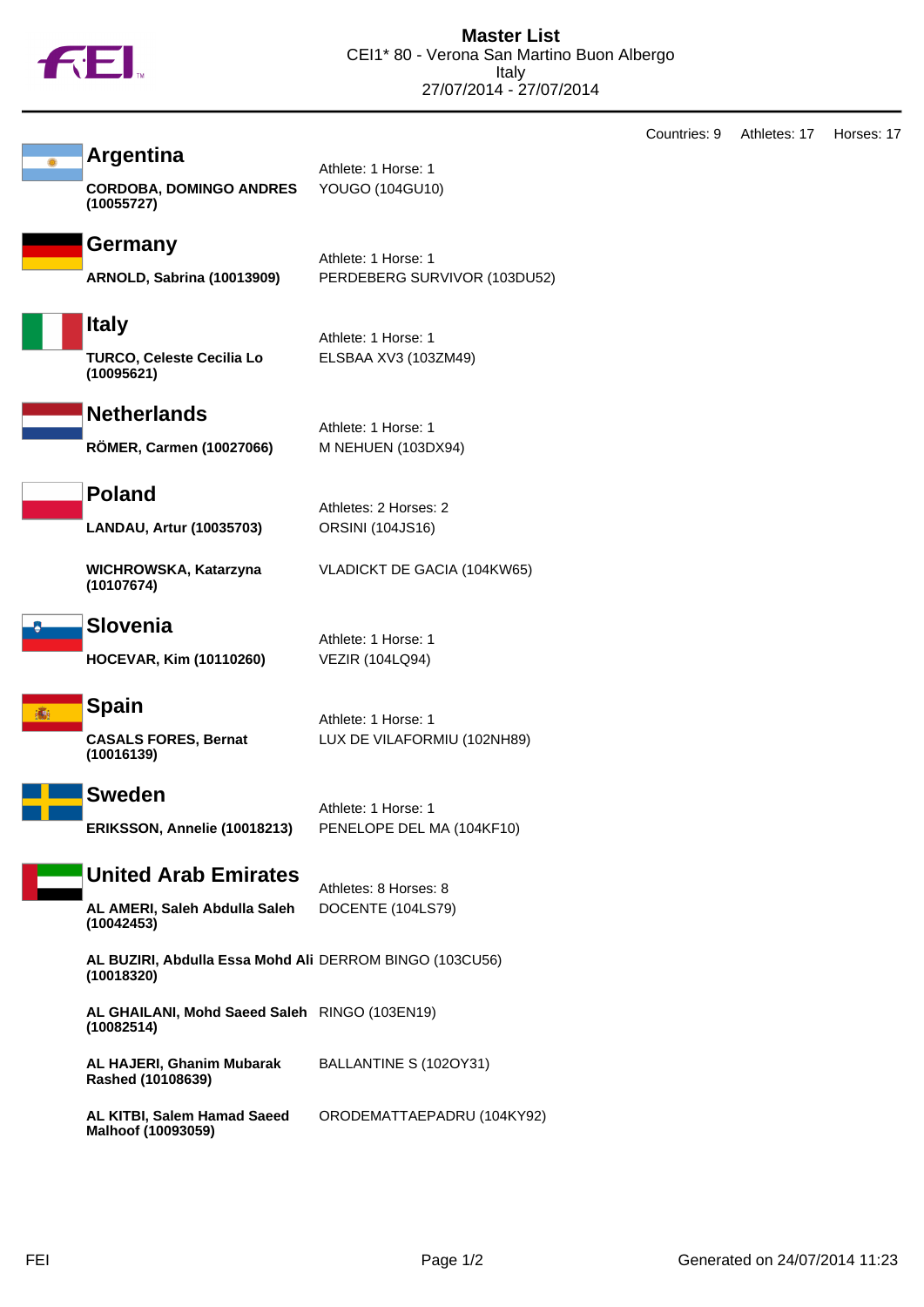

**AL MAZROOEI, Rashed Theyab Ghanim (10092400)** PALMAS (104JM20)

**BANICHETB, Ali Awad Musabeh (10095886)** UVALENA DE GRAELLS (103QU36)

**IBRAHIM ISMAIL MOHD, Al Hosani** BOA QUEDA TB (104KE02)**(10093912)**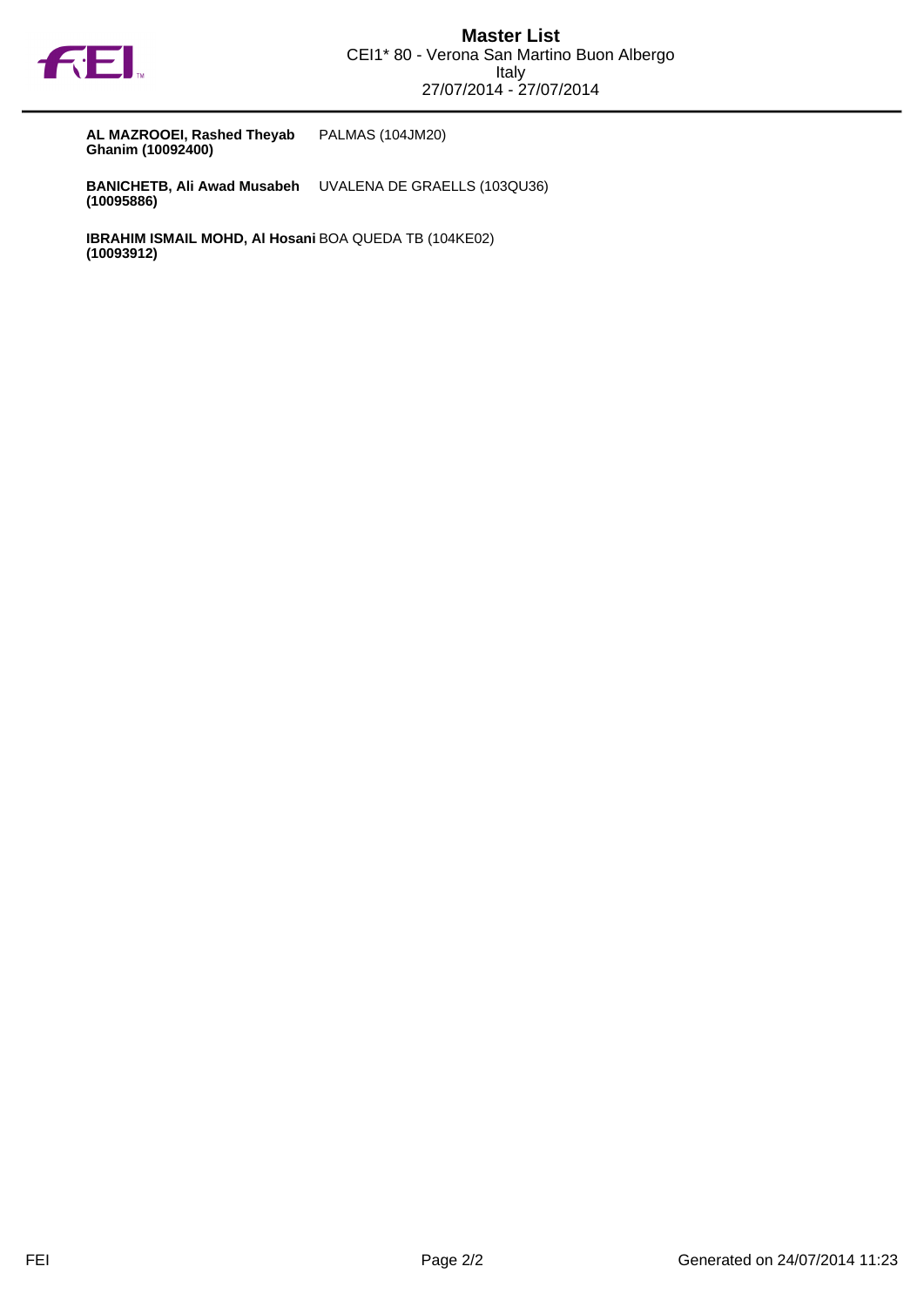

Countries: 9 Athletes: 51 Horses: 51

| <b>Finland</b>                              |  |
|---------------------------------------------|--|
| <b>HUOVINEN GARCIA, Alina</b><br>(10039915) |  |

Athlete: 1 Horse: 1 QUINODE DU COLOMBIER (103HC44)

## **France**

Athlete: 1 Horse: 1 **CHAKIL, Sarah (10021715)** THIYYA DU MORTIER (104KB15)



Athletes: 2 Horses: 2 **KLINGBEIL, Ursula (10014504)** AID 2 (104JB76)

**RÖHM, Jule (10077240)** ORIS 3 (104JI08)

## **Ireland**

Athlete: 1 Horse: 1 **MCAULEY, Amy Louis (10066318)** PAMIATKA AR VEUZIC (103BG65)

#### **Italy**

| нагу                                                | Athletes: 22 Horses: 22        |
|-----------------------------------------------------|--------------------------------|
| <b>ABBRUZZESE, Vincenzo</b><br>(10044684)           | KAHRMA (103WR69)               |
| BIANQUIN, Silvano (10072187)                        | PAZAR (103BU00)                |
| BONETTI, Benedetta (10079400)                       | FAVOLA BINT ETERNITY (104JO59) |
| BONTEMPI, Manuel (10021473)                         | POKI DU VALLOIS (104JK70)      |
| <b>CIAPPARELLA, CRISTINA</b><br>(10095995)          | MISTRAL MONISCIONE (104CZ26)   |
| CINGOLANI, FILIPPO (10107097)                       | <b>JASSUR (103WS67)</b>        |
| DI BATTISTA, Carlo (10015230)                       | FILIERI (ITA42792)             |
| DONDERO, CLAUDIA (10081183)                         | <b>GRONIEC (104GY47)</b>       |
| <b>DONINA RUBAGOTTI, Ramon</b><br>(10025173)        | QUOZ EL DORMANE (103DS28)      |
| IACCHELLI, Andrea (10013934)                        | SDP GAZZARAH (102OM55)         |
| LANFRANCHI, Elena (10017638)                        | SHAGYA LXII14 (104AE29)        |
| MAZZOCCHETTI, Mirco (10017788) NECK ARMOR (102PQ18) |                                |
| <b>MONETA, PIETRO MARIA</b><br>(10085326)           | PSYCHE DU VERDOT (103HT99)     |
| MURA, Battista Gianni (10026064) OZZASTRA (104CT82) |                                |

FEI Page 1/3 Generated on 24/07/2014 11:23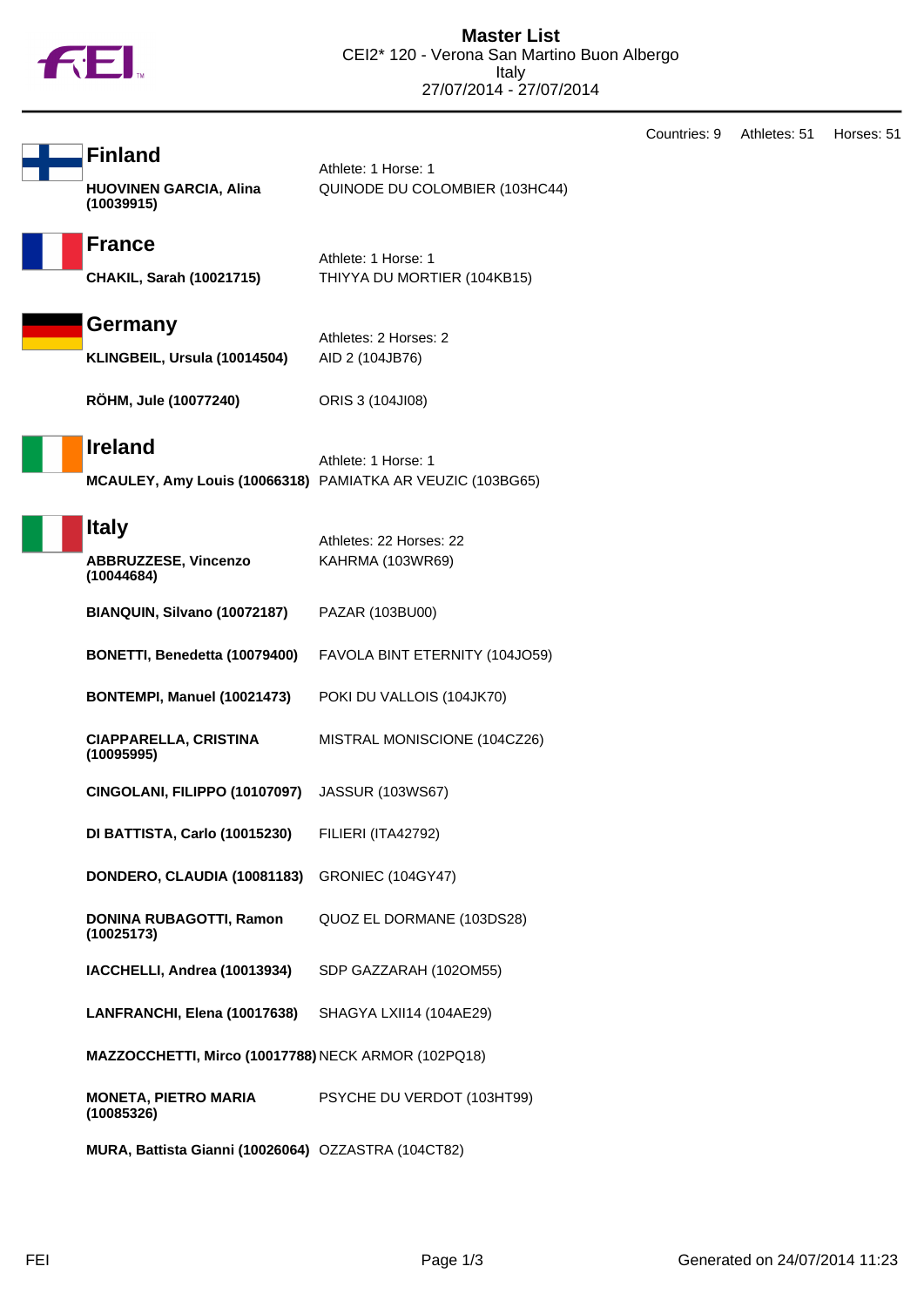

|   | <b>NOVA, Massimo (10014541)</b>                                       | CASSIOPEA IBN MAHEER (103LZ82)                              |
|---|-----------------------------------------------------------------------|-------------------------------------------------------------|
|   | <b>PATRIA, Adriano (10013936)</b>                                     | LAGOR DE GACIA (103CM71)                                    |
|   | POLVERINI, MORENO (10055132) ULAN (104JO03)                           |                                                             |
|   | RIBOLDI, GIACOMO (10085325)                                           | LUCIFERU (102XZ83)                                          |
|   | RICCI, GIAMPIERO (10054561)                                           | FAHNDANGO (103KW49)                                         |
|   | SERIOLI, Melania (10021470)                                           | WEZOWIEC (103UJ95)                                          |
|   |                                                                       | TAMBORINI, MATTEO (10092981) ZIBIBBO DELLA BOSANA (104GZ95) |
|   | <b>VERTEMATI, LEONARDO</b><br>(10055271)                              | KUC (103WX84)                                               |
|   | <b>Portugal</b><br><b>PINTO, Brigitte (10054308)</b>                  | Athlete: 1 Horse: 1<br>CATELLE DES BRUYERES (104HJ72)       |
| 痛 | <b>Spain</b><br>LUQUE MORAL, Alex (10019584)                          | Athletes: 2 Horses: 2<br>ARAI POLVORILLO (104DZ97)          |
|   | <b>ZURITA CASAS, Sara (10019606)</b>                                  | SHAAPRIM DE BOZOULS (104KP07)                               |
|   | <b>Switzerland</b><br><b>BENDINER, Hans-Joerg</b><br>(10013993)       | Athletes: 2 Horses: 2<br>DIAMSKA DE FIGNOLS (103LP92)       |
|   | DÜRLER, Ralf (10042847)                                               | SCALA DU FAUSSET (103VQ47)                                  |
|   | <b>United Arab Emirates</b><br>AL ALI, Ali Ghanim Obaid<br>(10081993) | Athletes: 19 Horses: 19<br><b>SHAKIM (103UB62)</b>          |
|   | AL AMERI, Saeed Rashed M.<br>Dahroui (10103277)                       | DJAZMAN (104AM97)                                           |
|   | AL BRAIKI, Maysa Ahmed Hasan<br>(10093845)                            | BELEZA DOS CHAPARROS (104DK42)                              |
|   | AL HAMED, Sh Khalifa Bin Mohd<br>(10036893)                           | <b>FLENDIT (102US07)</b>                                    |
|   | AL HARBI, Saeed Ahmad Jaber<br>(10084918)                             | QRISTAL DES ALPES (103DF33)                                 |
|   | AL HASAN, Reem Shaban Ibrahim SIBERIA (103ZS84)<br>(10034076)         |                                                             |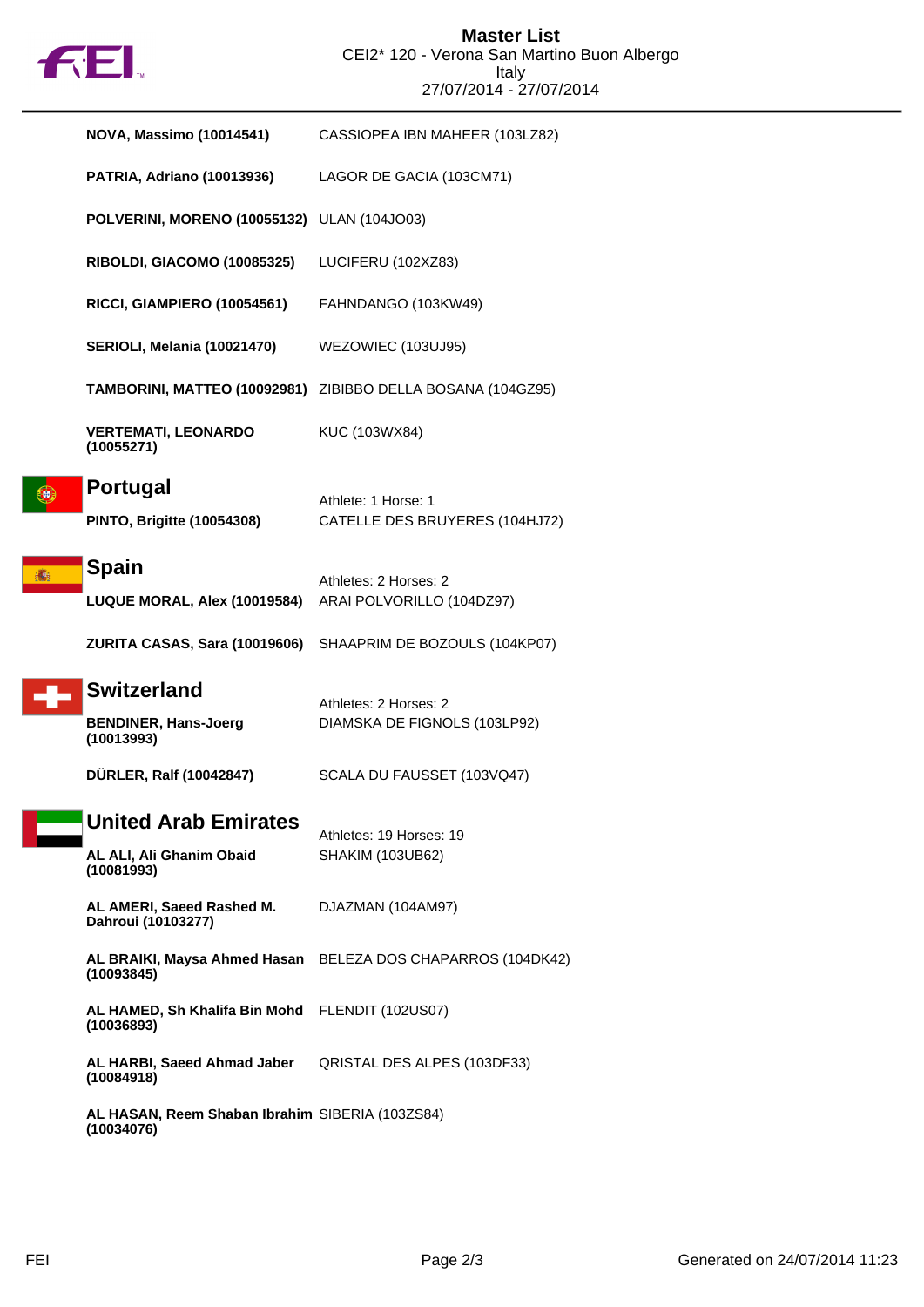

| AL JABER, Ahmed Mohd<br>(10041665)                             | AINHOA SHEHERAZADE (103PL57) |
|----------------------------------------------------------------|------------------------------|
| AL JAHOURI, Ali Khalfan<br>(10014750)                          | VENDAVAL (102RY83)           |
| AL KHAYARI, Saeed Hamoud<br>Saeed (10075119)                   | OSTRO DI CHIA (104KN11)      |
| AL KITBI, Salem Hamad Saeed<br>Malhoof (10093059)              | LUBAMBA (104KE93)            |
| AL MAKTOUM, Sh Hasher Bin<br><b>Mohd Thani (10075112)</b>      | CAL COLONIAL (103XN57)       |
| AL MARRI, Fatma Jassem Saeed<br>(10041495)                     | <b>TADJI (104FP02)</b>       |
| AL MAZROOEI, Humaid Matar<br>Rashed (10103330)                 | SHALOM DE SERCY (103WZ61)    |
| AL MAZROOEI, Rashed Theyab<br>Ghanim (10092400)                | DEMON RUELLA (103XH24)       |
| <b>AL NUAIMI, Adnan Sultan</b><br>(10014743)                   | DOUAR MILIN AVEL (103RZ15)   |
| AL NUAIMI, Buti Ali Saif Ali<br>(10040731)                     | KIWI DE LA BAUMA (104HB84)   |
| AL SUBOSI, Ahmed Mohd Yafour NOCERINO (104CH53)<br>(10048645)  |                              |
| <b>BIN HAFIZ, Mohd Khalid Mohd</b><br>(10094334)               | DERROM BINGO (103CU56)       |
| SALMAN, Mansour Ibrahim Ali Al EL SICK (104IR79)<br>(10028052) |                              |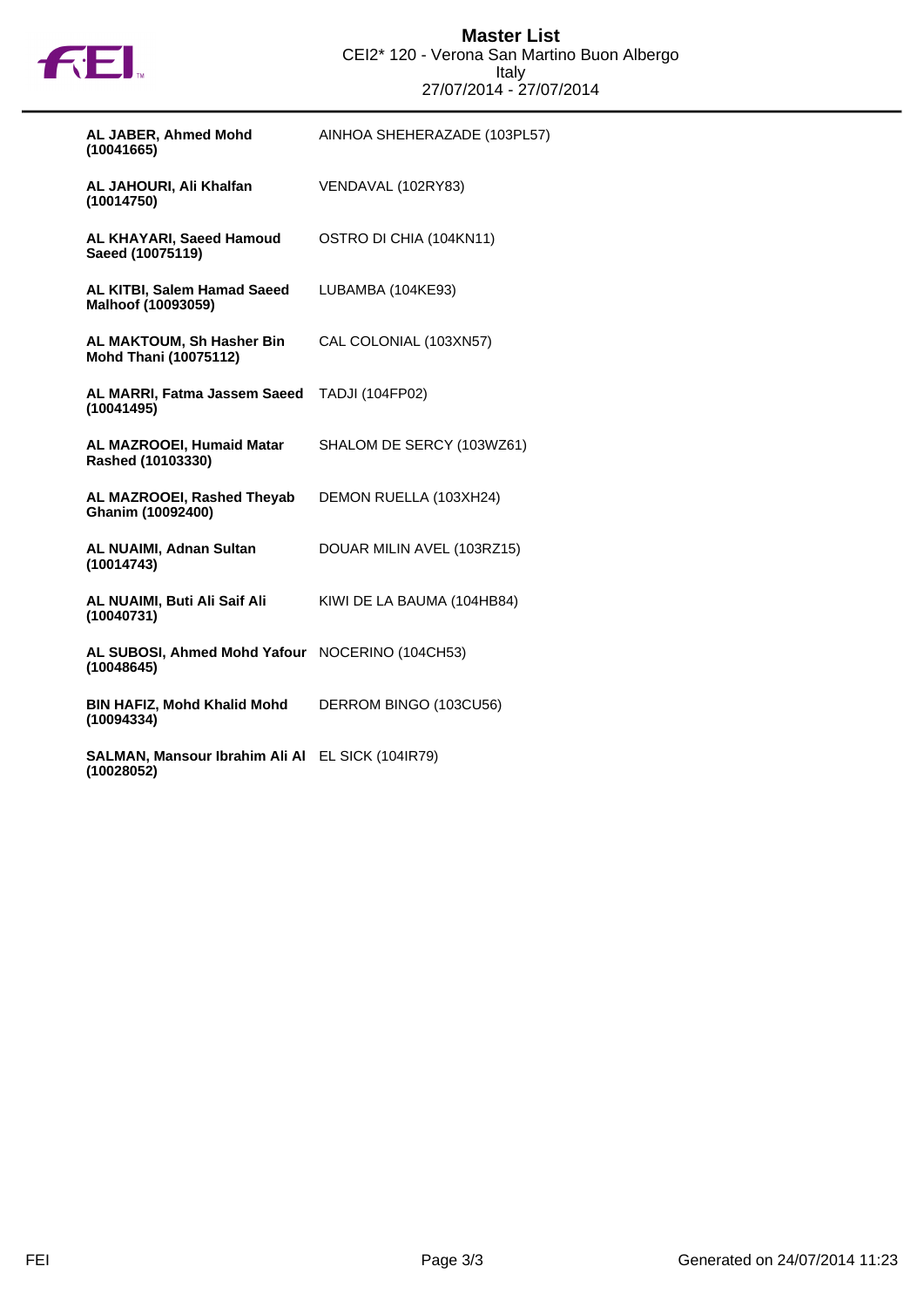

**Austria**

**Bahrain**

**WADSACK, Sandra (10060772)** LA IBN GHALION (102PU80) SALAHDIN DU LAURAGAIS (103GE90)

Countries: 15 Athletes: 39 Horses: 39

**AL KHALIFA, Sh. Najla Bint Salman (10018633) ALBENGHADEER ALDOSERI,**

**DANA ALI AHMED (10103554)**

TAKTIK DE LULUMA (104CB86)

PEGASE D'ALTUS (103FS92)

**FAKHRAWI, Manal Majeed (10018237)**



**Czech Republic**

Athletes: 2 Horses: 2 **LORENCOVA, Silvie (10084928)** LARA S (CZE40456)

Athlete: 1 Horse: 1

Athletes: 3 Horses: 3

**SKABOVA, Lucie (10088295)** SHEYTAN (104DF28)



Athletes: 3 Horses: 3 **DEMIERRE, Cecile (10014033)** BISKRA DE PIBOUL (103GT77)

**MABILON, Karine (10015132)** SULTAN DEMESSEY (103OD65)

**SAIGNIE, Marine (10084766)** ORIENT ANREYH (104DE24)

#### **Germany**

Athletes: 2 Horses: 2 **ARNOLD, Sabrina (10013909)** SYRIANA LA MAJORIE (103WA89)

**WALTER, Nicole (10093826)** MERSUCH XXV18 (103XA27)



Athlete: 1 Horse: 1 **KOUTSAFTI, Efstathia (10047018)** NIBBAREDDA (103UV89)

Athlete: 1 Horse: 1

# **Hungary**

**FEKETE, Patricia (10036444)** SHAGYA AGA (103PC04)

**Ireland**

Athlete: 1 Horse: 1 **MCAULEY, Amy Louis (10066318)** SICLIPCLAP DU VERT (103ZG57)

# **Netherlands**

Athlete: 1 Horse: 1 **RÖMER, Carmen (10027066)** ELITE DU BOIS DE LA H (104CM72)

**Poland**

Athletes: 3 Horses: 3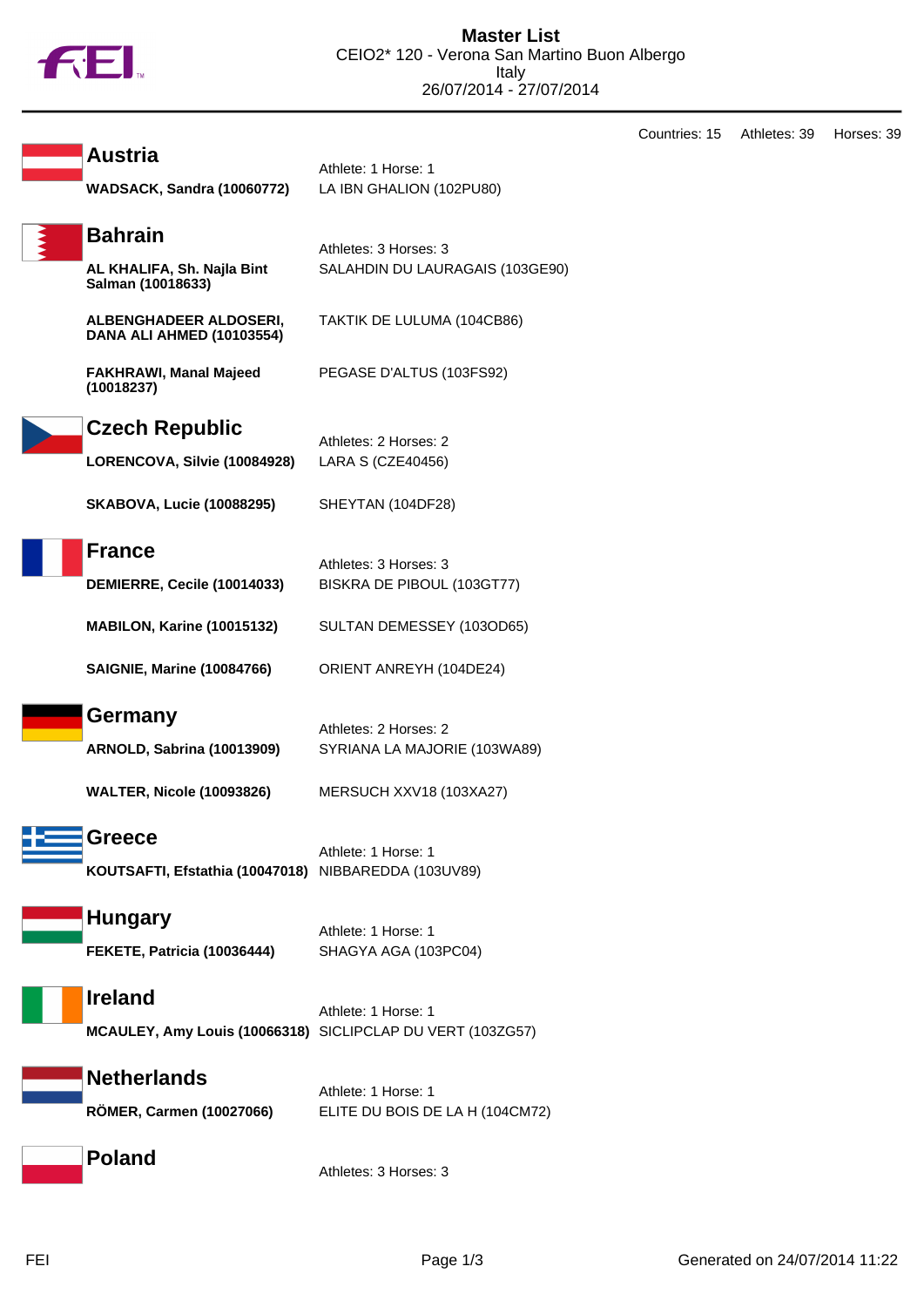# **FE**

| <b>CIESIELSKA, Olga (10035702)</b>                                     | RIO IBN TSYT (103VG32)       |
|------------------------------------------------------------------------|------------------------------|
| DZIKOWSKA, Beata (10014663)                                            | <b>NURKA (103ZB68)</b>       |
| <b>SMYK, KAMILA (10054805)</b>                                         | ZAMPINO (103MN80)            |
| <b>Portugal</b>                                                        | Athletes: 4 Horses: 4        |
| CUNHA, Marta Xavier E (10064587) SARDANISCA (POR40156)                 |                              |
| <b>FONSECA, Maria Duque</b><br>(10093367)                              | AGUA DE MARCO (104KS39)      |
| <b>PINTO, Brigitte (10054308)</b>                                      | DOUAR MILIN AVEL (103RZ15)   |
| <b>QUADRADO FILIPE, Leonor</b><br>(10033745)                           | VENTO DO CHAPARROS (103DB19) |
| <b>Slovenia</b>                                                        | Athlete: 1 Horse: 1          |
| <b>OKORN, Helena (10106142)</b>                                        | <b>HS EBLA (104HR03)</b>     |
| <b>Spain</b>                                                           | Athletes: 3 Horses: 3        |
| <b>GONZALEZ GUARDIA, EULALIA EPONA KUNG FU (103VV48)</b><br>(10042985) |                              |
| YEBRA ALTIMIRAS, CRISTINA<br>(10034622)                                | JAIROI DE BOZOULS (103MK71)  |
| YEBRA ALTIMIRAS, Silvia<br>(10020305)                                  | ZAAROI DE BOZOULS (103FZ28)  |
| <b>Switzerland</b>                                                     | Athlete: 1 Horse: 1          |
| GOOD, Nina (10091990)                                                  | EUREKA (102XO26)             |
| <b>United Arab Emirates</b>                                            | Athletes: 12 Horses: 12      |
| <b>ABDULLA, Afnan Abdul Hamid</b><br>Mohd (10073717)                   | <b>BARACK R (102TK57)</b>    |
| AL HAJJAJ, Shathra Ahmed<br>Murad (10054611)                           | EROS (102NZ68)               |
| AL JABER, Sara Mohd (10048000) BORA DE PIBOUL (103GT78)                |                              |
| AL KHAFAJY, Alia Kazim Mohd<br>(10083574)                              | EXCLUSIVA (103TZ96)          |
| AL MARRI, Alia Jassem Saeed<br>(10084880)                              | ABSYNTHE (103LP97)           |
| AL MARRI, Fatma Jassem Saeed<br>(10041495)                             | <b>OUADJI (103NI14)</b>      |